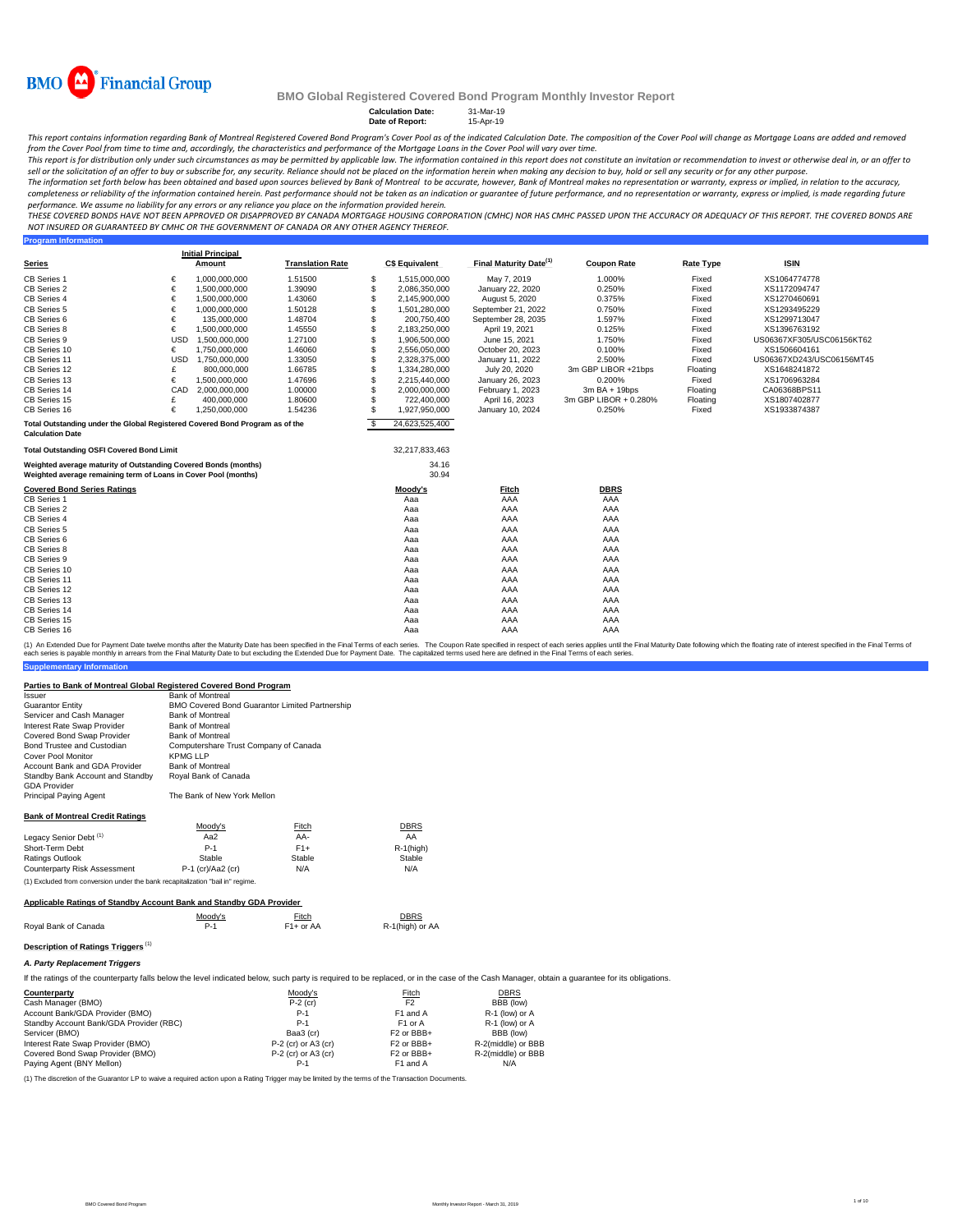

|                                                                                                                                                                                                                                                                                                                       |                                            |                                             | טווי דוסעטו דוסטים שטופיט טאים ומעטיס טווים |
|-----------------------------------------------------------------------------------------------------------------------------------------------------------------------------------------------------------------------------------------------------------------------------------------------------------------------|--------------------------------------------|---------------------------------------------|---------------------------------------------|
|                                                                                                                                                                                                                                                                                                                       |                                            | <b>Calculation Date:</b><br>Date of Report: | 31-Mar-19<br>15-Apr-19                      |
| <b>B. Summary of Specific Rating Trigger Actions</b><br>I) The following actions are required if the Cash Manager (BMO) undergoes a downgrade below the stipulated rating:                                                                                                                                            |                                            |                                             |                                             |
|                                                                                                                                                                                                                                                                                                                       | Moody's                                    | Fitch                                       | DBRS                                        |
| a) The Servicer will be required to direct amounts received directly<br>into the GDA Account (or Standby GDA Account if applicable)<br>within 2 Canadian business days and the Cash Manager shall<br>immediately remit any funds held at such time for or on behalf of<br>the Guarantor directly into the GDA Account | $P-1$                                      | F <sub>1</sub> or A                         | R-1(low) or BBB                             |
| II) The following actions are required if the Servicer (BMO) undergoes a downgrade below the stipulated rating:                                                                                                                                                                                                       |                                            |                                             |                                             |
|                                                                                                                                                                                                                                                                                                                       | Moody's                                    | Fitch                                       | <b>DBRS</b>                                 |
| a) The Servicer will be required to direct amounts received to the<br>Cash Manager, or GDA as applicable                                                                                                                                                                                                              | $P-1$ (cr)                                 | F <sub>1</sub> or A                         | BBB(low)                                    |
| III) The Swap Provider is required to transfer credit support or transfer all of its rights and obligations to a replacement third party, or to obtain a<br>quarantee of its rights and obligations from a third party, if the Swap Provider undergoes a downgrade below the stipulated rating:                       |                                            |                                             |                                             |
|                                                                                                                                                                                                                                                                                                                       | $Modv's^{(3)}$                             | Fitch                                       | <b>DBRS</b>                                 |
| a) Interest Rate Swap Provider<br>b) Covered Bond Swap Provider                                                                                                                                                                                                                                                       | P-1 (cr) or A2 (cr)<br>P-1 (cr) or A2 (cr) | F1 or A<br>F1 or A                          | R-1 (low) or A<br>R-1 (low) or A            |
| IV) The following actions are required if the Issuer (BMO) undergoes a downgrade below the stipulated rating:                                                                                                                                                                                                         |                                            |                                             |                                             |
| a) Mandatory repayment of the Demand Loan                                                                                                                                                                                                                                                                             | Moody's<br>N/A                             | Fitch<br>F <sub>2</sub> or BB <sub>H</sub>  | DBRS<br>N/A                                 |
| b) Cashflows will be exchanged under the Covered Bond Swap<br>Agreement (to the extent not already taking place)                                                                                                                                                                                                      | Baa1                                       | BBB+                                        | BBB (high)                                  |
| c) Transfer of title to Loans to Guarantor <sup>(4)</sup>                                                                                                                                                                                                                                                             | A3                                         | BBB-                                        | BBB (low)                                   |
| <b>Events of Defaults &amp; Test Compliance</b><br>Asset Coverage Test (C\$ Equivalent of Outstanding<br>Covered Bond < Adjusted Aggregate Asset Amount)                                                                                                                                                              |                                            | Pass                                        |                                             |
| <b>Issuer Event of Default</b><br>Guarantor LP Event of Default                                                                                                                                                                                                                                                       |                                            | No<br>No                                    |                                             |
|                                                                                                                                                                                                                                                                                                                       |                                            |                                             |                                             |

<sup>(3)</sup> If no short term rating exists, then A1

(4) The transfer of registered title to the Loans to the Guarantor may be deferred if (A) satisfactory assurances are provided to the Guarantor and the Bond Trustee by The Office of the Superintendent of Financial Institut Bonds as a result of such deferral.

#### **Pre-Maturity Test**

| (Applicable to Hard Bullet Covered Bonds) |         |       |                              |
|-------------------------------------------|---------|-------|------------------------------|
| <b>Pre-Maturity Required Ratings</b>      | Moody's | Fitch | DBRS'<br>A (high) or A (low) |

Following a breach of the Pre-Maturity test in respect of a Series of Hard Bullet Covered Bonds, and unless the Pre-Maturity Liquidity Ledger is otherwise funded from the other sources, the<br>Partnership shall offer to sell

(1) In the case of DBRS, if Final Maturity Date is within six months of the Pre-Maturity Test Date, then A(high), otherwise A(low).

| <b>Reserve Fund</b>                                                           |            |                     |                       |
|-------------------------------------------------------------------------------|------------|---------------------|-----------------------|
|                                                                               | Moodv's    | Fitch               | <b>DBRS</b>           |
| <b>Reserve Fund Required Amount Ratings</b>                                   | $P-1$ (cr) | F <sub>1</sub> or A | R-1 (Low) and A (low) |
| Are the ratings of the Issuer below the Reserve Fund Required Amount Ratings? |            | No                  |                       |

If the ratings of the Issuer fall below the Reserve Fund Required Amount Ratings, then the Guarantor shall credit or cause to be credited to the Reserve Fund funds up to an amount equal to the<br>Reserve Fund Required Amount.

Reserve Fund Required Amount: Nil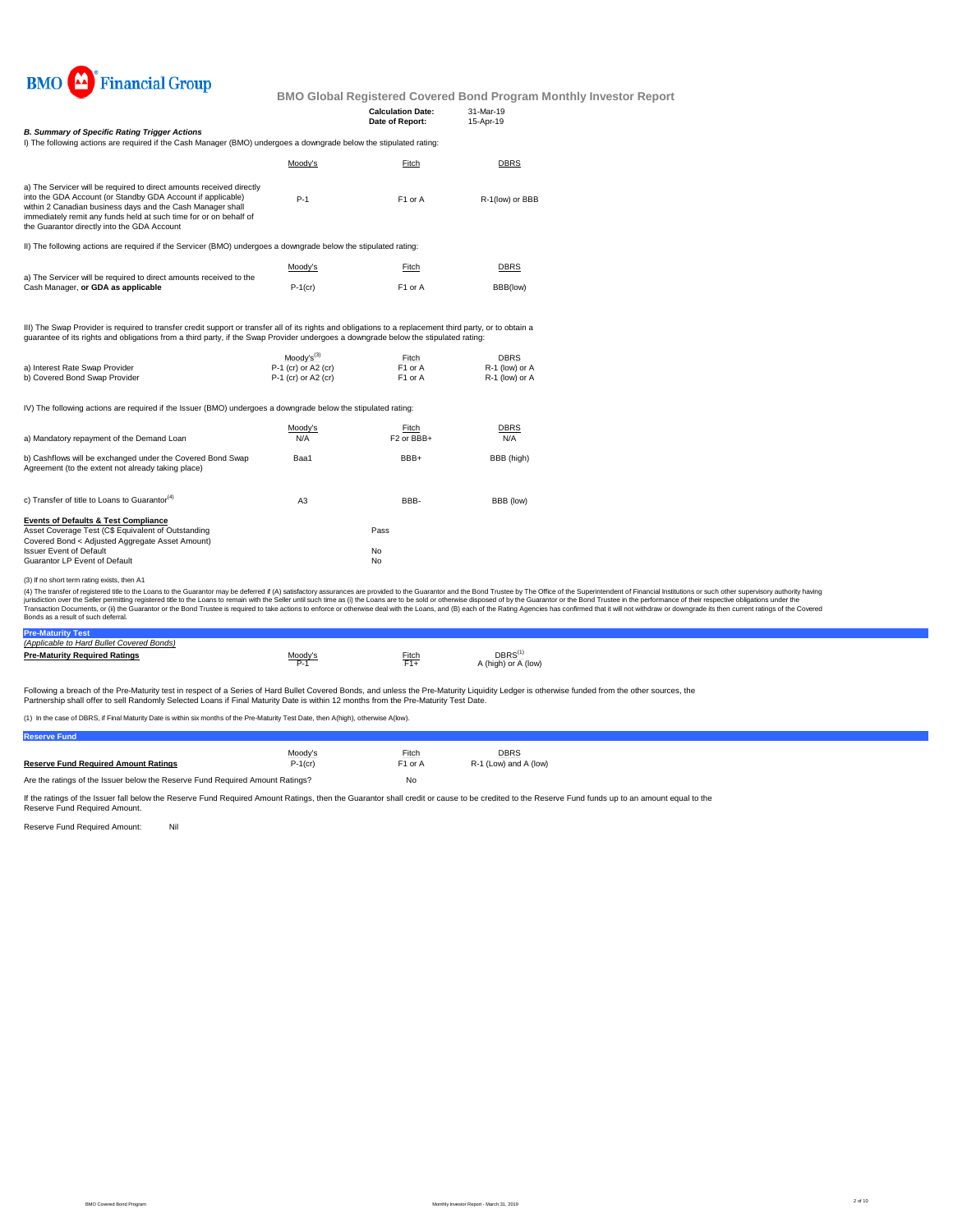

|                                                                                                                                                                                                                              |   | <b>Calculation Date:</b><br>Date of Report:                | 31-Mar-19<br>15-Apr-19                          |          |                |                |  |
|------------------------------------------------------------------------------------------------------------------------------------------------------------------------------------------------------------------------------|---|------------------------------------------------------------|-------------------------------------------------|----------|----------------|----------------|--|
| <b>Asset Coverage Test</b>                                                                                                                                                                                                   |   |                                                            |                                                 |          |                |                |  |
| C\$ Equivalent of Outstanding Covered Bonds                                                                                                                                                                                  |   | 24,623,525,400                                             |                                                 |          |                |                |  |
| $A^{(1)}$ = Lesser of (i) Sum of LTV adjusted outstanding principal balance and (ii) Sum of<br>Asset percentage adjusted outstanding principal balance                                                                       | S | 28,861,407,895                                             |                                                 | A (i)    |                | 30,867,815,931 |  |
| $B =$ Principal receipts not applied                                                                                                                                                                                         |   | $\overline{a}$                                             |                                                 | $A$ (ii) |                | 28,861,407,895 |  |
| $C =$ Cash capital contributions<br>$D =$ Substitution assets<br>$E =$ (i) Reserve fund balance<br>(ii) Pre - Maturity liquidity ledger balance<br>$F =$ Negative carry factor calculation<br>Total: $A + B + C + D + E - F$ | s | $\overline{\phantom{a}}$<br>۰.<br>۰<br>٠<br>28,861,407,895 | Asset Percentage<br>Maximum Asset<br>Percentage |          | 93.5%<br>95.0% |                |  |
| <b>Asset Coverage Test Pass/Fail</b>                                                                                                                                                                                         |   | Pass                                                       |                                                 |          |                |                |  |
| <b>Regulatory OC Minimum</b>                                                                                                                                                                                                 |   | 103%                                                       |                                                 |          |                |                |  |
| Level of Overcollateralization <sup>(2)</sup>                                                                                                                                                                                |   | 107%                                                       |                                                 |          |                |                |  |

(1) Market Value as determined by adjusting, not less than quarterly, the Original Market Value utilizing the Indexation Methodology (see Appendix for details) for subsequent price developments.

(2) Per Section 4.3.8 of the CMHC Guide, (A) the lesser of (i) the total amount of cover pool collateral and (ii) the amount of covered bonds departed and chase the overed bonds by (B) the Calculation of the policial exper

**Valuation Calculation Trading Value of Covered Bonds \$ 25,246,325,009** 30,646,544,561 A (i) 30,646,544,561<br>A (ii) 56,083,717,723  $B =$  Principal receipts up to calculation date not otherwise applied C = Cash capital contributions - D = Trading Value of any Substitute Assets - E = (i) Reserve Fund Balance, if applicable - (ii) Pre - Maturity liquidity ledger balance - F = Trading Value of Swap Collateral - **Total: A + B + C + D + E + F \$ 30,646,544,561** A = Lesser of i) Present value of outstanding loan balance of Performing Eligible Loans<sup>(1)</sup> and ii) 80% of Market Value<sup>(2)</sup> of properties securing Performing Eligible Loans, net of adjustments

(1) Present value of expected future cash flows of Loans using current market interest rates offered to BMO clients. The effective weighted average rate used for discounting is 3.48%.<br>(2) Market Value as determined by adju

| (2) Market Value as determined by adjusting, not less than quarterly, the Original Market Value utilizing the Indexation Methodology (see Appendix for details) for subsequent price developments. |                          |                                                   |  |
|----------------------------------------------------------------------------------------------------------------------------------------------------------------------------------------------------|--------------------------|---------------------------------------------------|--|
| <b>Intercompany Loan Balance</b>                                                                                                                                                                   |                          |                                                   |  |
| Guarantee Loan<br>Demand Loan<br>Total                                                                                                                                                             |                          | 26,373,296,186<br>4,471,418,690<br>30,844,714,876 |  |
| <b>Cover Pool Losses</b>                                                                                                                                                                           |                          |                                                   |  |
| Period end                                                                                                                                                                                         | <b>Write Off Amounts</b> | <b>Loss Percentage (Annualized)</b>               |  |
| March 31, 2019                                                                                                                                                                                     | \$168,692                | 0.01%                                             |  |
| <b>Cover Pool Flow of Funds</b>                                                                                                                                                                    |                          |                                                   |  |
|                                                                                                                                                                                                    | <b>Current Month</b>     | Previous Month                                    |  |
| <b>Cash Inflows</b>                                                                                                                                                                                |                          |                                                   |  |
| Principal receipts                                                                                                                                                                                 | 341,655,538              | 328,225,511                                       |  |
| Proceeds for sale of Loans                                                                                                                                                                         |                          |                                                   |  |
| <b>Revenue Receipts</b>                                                                                                                                                                            | 71.943.608               | 76,482,976                                        |  |
| Swap Receipts                                                                                                                                                                                      | 8,718,741                | 18,526,938                                        |  |
| Cash Capital Contribution                                                                                                                                                                          |                          |                                                   |  |
| Advances of Intercompany Loans                                                                                                                                                                     |                          |                                                   |  |

Guarantee Fee **-** - **Cash Outflows** Swap Payment **-** - Intercompany Loan interest **(51,843,675)** (62,691,103) Intercompany Loan principal **(341,655,538)** (1) (328,225,511) Intercompany Loan repayment Mortgage Top-up Settlement **-** - Misc Partnership Expenses **(56)** (114) Profit Distribution to Partners **-** - Net inflows/(outflows) **28,818,618** 32,318,697

 $<sup>(1)</sup>$  Includes cash settlement of \$341,655,538 to occur on April 16, 2019.</sup>

| <b>Cover Pool - Summary Statistics</b>       |                         |               |
|----------------------------------------------|-------------------------|---------------|
| Asset Type                                   | Mortgages               |               |
| Previous Month Ending Balance                | \$<br>31,267,302,699    |               |
| Aggregate Outstanding Balance                | \$<br>30,912,326,582    |               |
| Number of Loans                              | 117.083                 |               |
| Average Loan Size                            | \$<br>264.021           |               |
| Number of Primary Borrowers                  | 115,548                 |               |
| Number of Properties                         | 117.083                 |               |
|                                              | Original <sup>(1)</sup> | Indexed $(2)$ |
| Weighted Average Current Loan to Value (LTV) | 61.44%                  | 52.77%        |
| Weighted Average Authorized LTV              | 69.50%                  | 59.02%        |
| Weighted Average Original LTV                | 69.50%                  |               |
| Weighted Average Seasoning                   | 23.16 (Months)          |               |
| Weighted Average Coupon                      | 2.94%                   |               |
| Weighted Average Original Term               | (Months)<br>54.10       |               |
| Weighted Average Remaining Term              | 30.94 (Months)          |               |
| <b>Substitution Assets</b>                   | Nil                     |               |

(2) Value as determined by adjusting, not less than quarterly, the Original Market Value utilizing the Indexation Methodology (see Appendix for details) for subsequent price developments. (1) Value as most recently determined or assessed in accordance with the underwriting policies (whether upon origination or renewal of the Eligible Loan or subsequently thereto).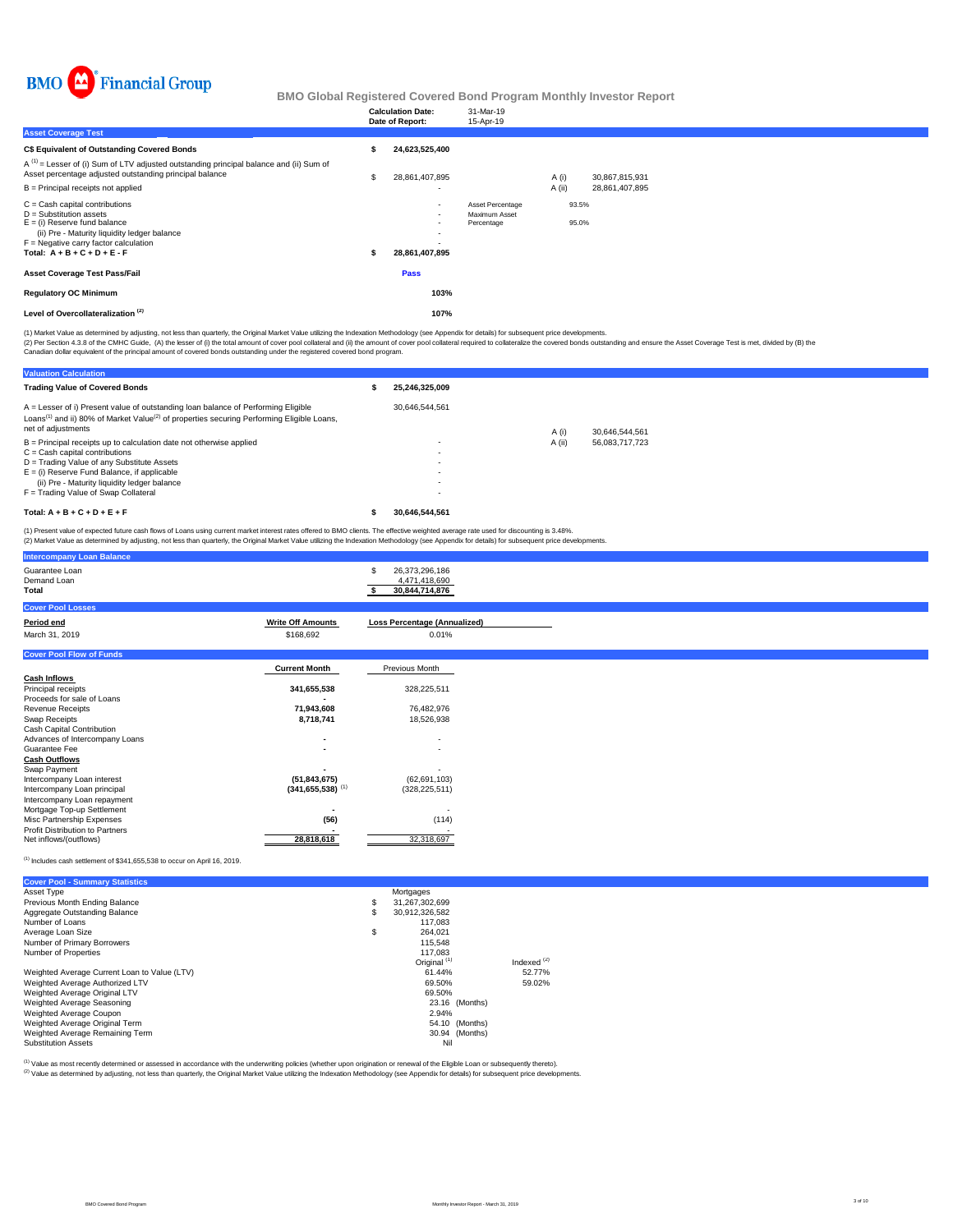

|                                               | ania alaman liagustalaa aatalaa aalla liivgittiiliinalliilijiilitaatal liapalt |                        |                                                |                             |
|-----------------------------------------------|--------------------------------------------------------------------------------|------------------------|------------------------------------------------|-----------------------------|
|                                               | <b>Calculation Date:</b><br>Date of Report:                                    | 31-Mar-19<br>15-Apr-19 |                                                |                             |
| <b>Cover Pool - Delinguency Distribution</b>  |                                                                                |                        |                                                |                             |
| <b>Aging Summary</b>                          | <b>Number of Loans</b>                                                         | Percentage             | <b>Principal Balance</b>                       | Percentage                  |
| Current and less than 30 days past due        | 116,183                                                                        | 99.23                  | £.<br>30,692,415,200                           | 99.29                       |
| 30 - 59 days past due                         | 606                                                                            | 0.52                   | 160,442,066                                    | 0.52                        |
| 60 - 89 days past due                         | 75                                                                             | 0.06                   | 14.958.664                                     | 0.05                        |
| 90 or more days past due                      | 219                                                                            | 0.19                   | 44.510.651                                     | 0.14                        |
| <b>Grand Total</b>                            | 117,083                                                                        | 100.00                 | 30,912,326,582                                 | 100.00                      |
|                                               |                                                                                |                        |                                                |                             |
| <b>Cover Pool - Provincial Distribution</b>   |                                                                                |                        |                                                |                             |
| Province                                      | <b>Number of Loans</b>                                                         | Percentage             | <b>Principal Balance</b>                       | Percentage                  |
| Alberta                                       | 14,003                                                                         | 11.96                  | 3,463,088,297                                  | 11.20                       |
| <b>British Columbia</b>                       | 17,378                                                                         | 14.84                  | 5,992,908,852                                  | 19.39                       |
| Manitoba                                      | 1,634                                                                          | 1.40                   | 290.208.427                                    | 0.94                        |
| <b>New Brunswick</b>                          | 1,896                                                                          | 1.62                   | 239,900,917                                    | 0.78                        |
| Newfoundland                                  | 3,196                                                                          | 2.73                   | 510,102,403                                    | 1.65                        |
| Northwest Territories & Nunavut               | 101                                                                            | 0.09                   | 20,309,999                                     | 0.07                        |
| Nova Scotia                                   | 3,513                                                                          | 3.00                   | 590,808,749                                    | 1.91                        |
| Ontario                                       | 53,326                                                                         | 45.55                  | 15,550,091,993                                 | 50.30                       |
| Prince Edward Island                          | 581                                                                            | 0.50                   | 83.267.568                                     | 0.27                        |
| Quebec                                        | 19,075                                                                         | 16.29                  | 3,702,423,094                                  | 11.98                       |
| Saskatchewan                                  | 2,282                                                                          | 1.95                   | 450,147,647                                    | 1.46                        |
| <b>Yukon Territories</b>                      | 98                                                                             | 0.08                   | 19,068,636                                     | 0.06                        |
| <b>Grand Total</b>                            | 117,083                                                                        | 100.00                 | 30,912,326,582                                 | 100.00                      |
| <b>Cover Pool - Credit Score Distribution</b> |                                                                                |                        |                                                |                             |
|                                               | <b>Number of Loans</b>                                                         |                        |                                                |                             |
| <b>Credit Score</b>                           | $1 - 0.00$                                                                     | Percentage             | <b>Principal Balance</b><br>$\cdots$<br>$\sim$ | Percentage<br>$\sim$ $\sim$ |

| -.-------          |         | .      |                | .      |
|--------------------|---------|--------|----------------|--------|
| Score Unavailable  | 1,293   | 1.10   | 266.541.880    | 0.86   |
| Less than 600      | 1.901   | 1.62   | 425.513.932    | 1.38   |
| $600 - 650$        | 3,836   | 3.28   | 980.523.226    | 3.17   |
| 651 - 700          | 9,061   | 7.74   | 2.414.560.725  | 7.81   |
| $701 - 750$        | 16.332  | 13.95  | 4.569.170.197  | 14.78  |
| $751 - 800$        | 20,912  | 17.86  | 5.935.096.606  | 19.20  |
| 801 and Above      | 63.748  | 54.45  | 16.320.920.016 | 52.80  |
| <b>Grand Total</b> | 117.083 | 100.00 | 30.912.326.582 | 100.00 |
|                    |         |        |                |        |

### **Cover Pool - Rate Type Distribution**

**Cover Pool - Mortgage Rate Distribution** 

| <b>Rate Type</b>                                     | <b>Number of Loans</b> | Percentage | <b>Principal Balance</b> | Percentage |
|------------------------------------------------------|------------------------|------------|--------------------------|------------|
| Fixed                                                | 91,980                 | 78.56      | 23.278.188.091           | 75.30      |
| Variable                                             | 25,103                 | 21.44      | 7.634.138.492            | 24.70      |
| <b>Grand Total</b>                                   | 117.083                | 100.00     | 30.912.326.582           | 100.00     |
| <b>Cover Pool - Mortgage Asset Type Distribution</b> |                        |            |                          |            |
| <b>Mortgage Asset Type</b>                           | <b>Number of Loans</b> | Percentage | <b>Principal Balance</b> | Percentage |
| <b>Conventional Amortizing Mortgages</b>             | 117.083                | 100.00     | 30.912.326.582           | 100.00     |
| <b>Grand Total</b>                                   | 117.083                | 100.00     | 30.912.326.582           | 100.00     |

# **Cover Pool - Occupancy Type Distribution**

| <b>Occupancy Type</b> | <b>Number of Loans</b> | Percentage | <b>Principal Balance</b> | Percentage |
|-----------------------|------------------------|------------|--------------------------|------------|
| Owner Occupied        | 90,869                 | 77.61      | 25.159.991.497           | 81.39      |
| Non-Owner Occupied    | 26.214                 | 22.39      | 752.335.086              | 18.61      |
| <b>Grand Total</b>    | 117.083                | 100.00     | 30.912.326.582           | 100.00     |
|                       |                        |            |                          |            |

| Mortgage Rate (%)  | <b>Number of Loans</b>   | Percentage               | <b>Principal Balance</b> |                | Percentage |  |
|--------------------|--------------------------|--------------------------|--------------------------|----------------|------------|--|
| Less than 1.00     | 6                        | 0.01                     |                          | 1,052,925      | 0.00       |  |
| $1.00 - 3.99$      | 115,317                  | 98.49                    |                          | 30,573,330,005 | 98.90      |  |
| $4.00 - 4.49$      | 265                      | 0.23                     | <b>J</b>                 | 52,119,302     | 0.17       |  |
| $4.50 - 4.99$      | 422                      | 0.36                     |                          | 81,768,896     | 0.26       |  |
| $5.00 - 5.49$      | 798                      | 0.68                     |                          | 157.510.332    | 0.51       |  |
| $5.50 - 5.99$      |                          | 0.00                     |                          | 78,569         | 0.00       |  |
| $6.00 - 6.49$      |                          | $\overline{\phantom{a}}$ |                          | ٠              |            |  |
| $6.50 - 6.99$      | 3                        | 0.00                     |                          | 41.078         | 0.00       |  |
| $7.00 - 7.49$      | 271                      | 0.23                     |                          | 46.425.474     | 0.15       |  |
| $7.50 - 7.99$      | $\overline{\phantom{a}}$ |                          |                          | ٠              |            |  |
| 8.00 and Above     |                          |                          |                          |                |            |  |
| <b>Grand Total</b> | 117,083                  | 100.00                   |                          | 30,912,326,582 | 100.00     |  |
|                    |                          |                          |                          |                |            |  |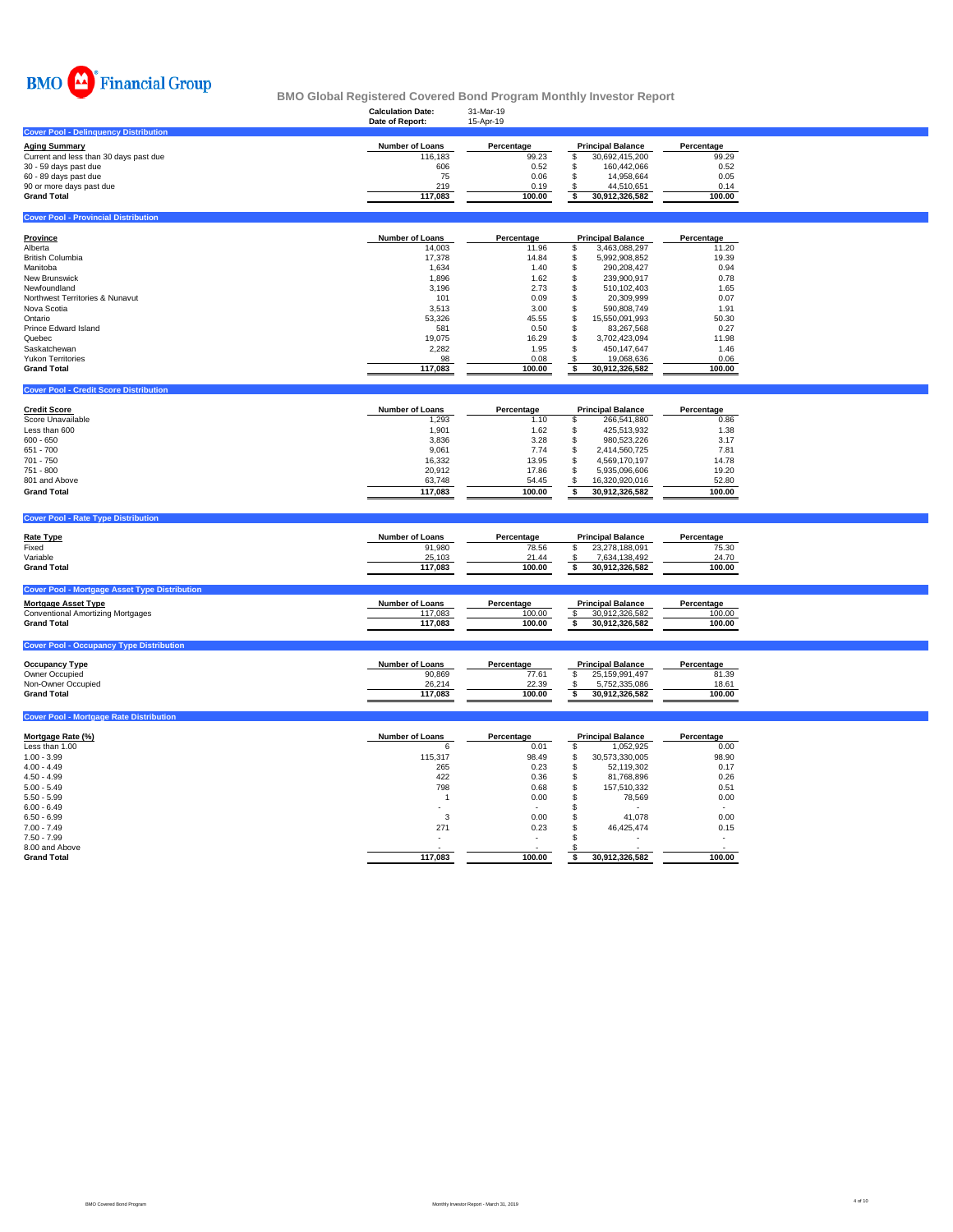

### **Calculation Date:** 31-Mar-19 **BMO Global Registered Covered Bond Program Monthly Investor Report**

| Date of Report:        | 15-Apr-19  |                |                          |
|------------------------|------------|----------------|--------------------------|
|                        |            |                |                          |
| <b>Number of Loans</b> | Percentage |                | Percentage               |
| 12,546                 | 10.72      | 1,066,950,508  | 3.45                     |
| 4.701                  | 4.02       | 782.078.397    | 2.53                     |
| 5,686                  | 4.86       | 1,230,396,454  | 3.98                     |
| 7.406                  | 6.33       | 1.927.344.328  | 6.23                     |
| 9,112                  | 7.78       | 2,426,892,320  | 7.85                     |
| 10.646                 | 9.09       | 2.807.067.291  | 9.08                     |
| 10,311                 | 8.81       | 2,899,420,014  | 9.38                     |
| 10,386                 | 8.87       | 2.975.839.079  | 9.63                     |
| 9.879                  | 8.44       | 2.850.269.063  | 9.22                     |
| 9,446                  | 8.07       | 2.901.001.483  | 9.38                     |
| 10.563                 | 9.02       | 3.319.124.704  | 10.74                    |
| 8.594                  | 7.34       | 2.891.170.829  | 9.35                     |
| 7,807                  | 6.67       | 2.834.772.113  | 9.17                     |
|                        |            |                |                          |
| 117.083                | 100.00     | 30.912.326.582 | 100.00                   |
|                        |            |                | <b>Principal Balance</b> |

(1) Value as determined by adjusting, not less than quarterly, the Original Market Value utilizing the Indexation Methodology (see Appendix for details) for subsequent price developments.

### **Cover Pool - Remaining Term Distributi**

| <b>Months to Maturity</b> | <b>Number of Loans</b> | Percentage |     | <b>Principal Balance</b> | Percentage |
|---------------------------|------------------------|------------|-----|--------------------------|------------|
| Less than 12.00           | 19,193                 | 16.39      |     | 4.619.139.512            | 14.94      |
| 12.00 - 23.99             | 25,484                 | 21.77      |     | 6.276.964.191            | 20.31      |
| 24.00 - 35.99             | 25,166                 | 21.49      |     | 6.162.021.295            | 19.93      |
| $36.00 - 47.99$           | 30.144                 | 25.75      |     | 8.577.247.399            | 27.75      |
| 48.00 - 59.99             | 16,378                 | 13.99      |     | 5.107.408.377            | 16.52      |
| $60.00 - 71.99$           | 395                    | 0.34       | \$. | 100.964.375              | 0.33       |
| 72.00 - 83.99             | 159                    | 0.14       |     | 34.089.982               | 0.11       |
| 84.00 - 119.99            | 163                    | 0.14       |     | 34.262.974               | 0.11       |
| 120,00 and above          |                        | 0.00       |     | 228,477                  | 0.00       |
| <b>Grand Total</b>        | 117,083                | 100.00     |     | 30.912.326.582           | 100.00     |

| Cover Pool - Remaining Principal Balance Distribution |                        |                          |                          |            |
|-------------------------------------------------------|------------------------|--------------------------|--------------------------|------------|
| <b>Remaining Principal Balance (C\$)</b>              | <b>Number of Loans</b> | Percentage               | <b>Principal Balance</b> | Percentage |
| 99,999 and Below                                      | 19,958                 | 17.05                    | 1,224,734,829            | 3.96       |
| 100.000 - 199.999                                     | 34.967                 | 29.87                    | 5.276.455.648            | 17.07      |
| 200.000 - 299.999                                     | 27,036                 | 23.09                    | 6,652,791,049            | 21.52      |
| 300.000 - 399.999                                     | 14,959                 | 12.78                    | 5,163,051,525            | 16.70      |
| 400.000 - 499.999                                     | 8.261                  | 7.06                     | 3.683.219.818            | 11.92      |
| 500.000 - 599.999                                     | 4,575                  | 3.91                     | 2,490,047,433            | 8.06       |
| 600.000 - 699.999                                     | 2,560                  | 2.19                     | 1,654,405,907            | 5.35       |
| 700.000 - 799.999                                     | 1,468                  | 1.25                     | 1.095.511.005            | 3.54       |
| 800.000 - 899.999                                     | 961                    | 0.82                     | 814.131.738              | 2.63       |
| 900,000 - 999,999                                     | 705                    | 0.60                     | 668,402,655              | 2.16       |
| 1.000.000 - 1.499.999                                 | 1,272                  | 1.09                     | 1.515.950.694            | 4.90       |
| 1.500.000 - 2.000.000                                 | 265                    | 0.23                     | 449.304.835              | 1.45       |
| 2,000,000 - 3,000,000                                 | 96                     | 0.08                     | 224,319,445              | 0.73       |
| 3,000,000 and Above                                   |                        | $\overline{\phantom{a}}$ |                          |            |
|                                                       | 117,083                | 100.00                   | 30,912,326,582           | 100.00     |
|                                                       |                        |                          |                          |            |
| <b>Cover Pool - Property Type Distribution</b>        |                        |                          |                          |            |

| <b>Property Type</b> | <b>Number of Loans</b> | Percentage | <b>Principal Balance</b> | Percentage |  |  |
|----------------------|------------------------|------------|--------------------------|------------|--|--|
| Condominium          | 23.912                 | 20.42      | 4.876.032.910            | 15.77      |  |  |
| Multi-Residential    | 5.887                  | 5.03       | .479.028.270             | 4.78       |  |  |
| Single Family        | 78.434                 | 66.99      | 22.231.226.603           | 71.92      |  |  |
| Townhouse            | 8.850                  | 7.56       | 2.326.038.799            | 7.52       |  |  |
| <b>Grand Total</b>   | 117.083                | 100.00     | 30.912.326.582           | 100.00     |  |  |

*Note: Percentages and totals in the above tables may not add exactly due to rounding.*

|          | Cover Pool - Indexed LTV and Delinquency Distribution by Province <sup>(1)</sup> |               |                    |               |            |                      |            |               |    |               |
|----------|----------------------------------------------------------------------------------|---------------|--------------------|---------------|------------|----------------------|------------|---------------|----|---------------|
|          |                                                                                  |               |                    |               |            | <b>Aging Summary</b> |            |               |    |               |
|          |                                                                                  |               | <b>Current and</b> |               |            |                      |            |               |    |               |
|          |                                                                                  |               | less than 30       |               | 30 to 59   | 60 to 89             | 90 or more |               |    |               |
| Province | Indexed LTV (%)                                                                  | days past due |                    | days past due |            | days past due        |            | days past due |    | Total         |
| Alberta  | 20.00 and Below                                                                  |               | 72,732,168         |               | 251,993    | 16,712               |            | 7.720         | \$ | 73,008,593    |
|          | $20.01 - 25$                                                                     |               | 54.802.688         |               | 395.885    |                      |            | 232,547       |    | 55,431,120    |
|          | $25.01 - 30$                                                                     |               | 71.115.155         |               | 773.769    | 181.294              |            | 516,936       |    | 72,587,153    |
|          | $30.01 - 35$                                                                     |               | 94.009.580         |               | 410.242    |                      |            | 376,661       |    | 94,796,483    |
|          | $35.01 - 40$                                                                     |               | 138, 195, 748      |               | 1,279,116  | 78,925               |            |               |    | 139,553,789   |
|          | $40.01 - 45$                                                                     |               | 172.837.348        |               | 1.049.444  |                      |            | 416.378       |    | 174,303,170   |
|          | $45.01 - 50$                                                                     |               | 199.774.394        |               | 2.674.918  | 308,585              |            | 491.075       |    | 203,248,972   |
|          | $50.01 - 55$                                                                     |               | 296.844.800        |               | 2.767.193  |                      |            | 1.912.613     |    | 301,524,606   |
|          | $55.01 - 60$                                                                     |               | 392.706.154        |               | 1,501,261  | 494.001              |            | 186,987       |    | 394,888,403   |
|          | $60.01 - 65$                                                                     |               | 372.271.671        |               | 588,420    |                      |            | 1.270.710     |    | 374.130.801   |
|          | $65.01 - 70$                                                                     |               | 418.721.998        |               | 1,731,575  | 437.057              |            | 840.635       |    | 421,731,264   |
|          | $70.01 - 75$                                                                     |               | 604.588.736        |               | 1,554,386  | 992,405              |            | 1.271.143     |    | 608,406,671   |
|          | $75.01 - 80$                                                                     |               | 546.794.175        | S             | 1.101.265  | 303,894              | ж          | 1.277.936     |    | 549.477.271   |
|          | 80.01 and Above                                                                  |               |                    |               |            |                      |            |               |    |               |
|          |                                                                                  |               | 3.435.394.615      |               | 16.079.466 | 2.812.874            |            | 8.801.341     |    | 3.463.088.297 |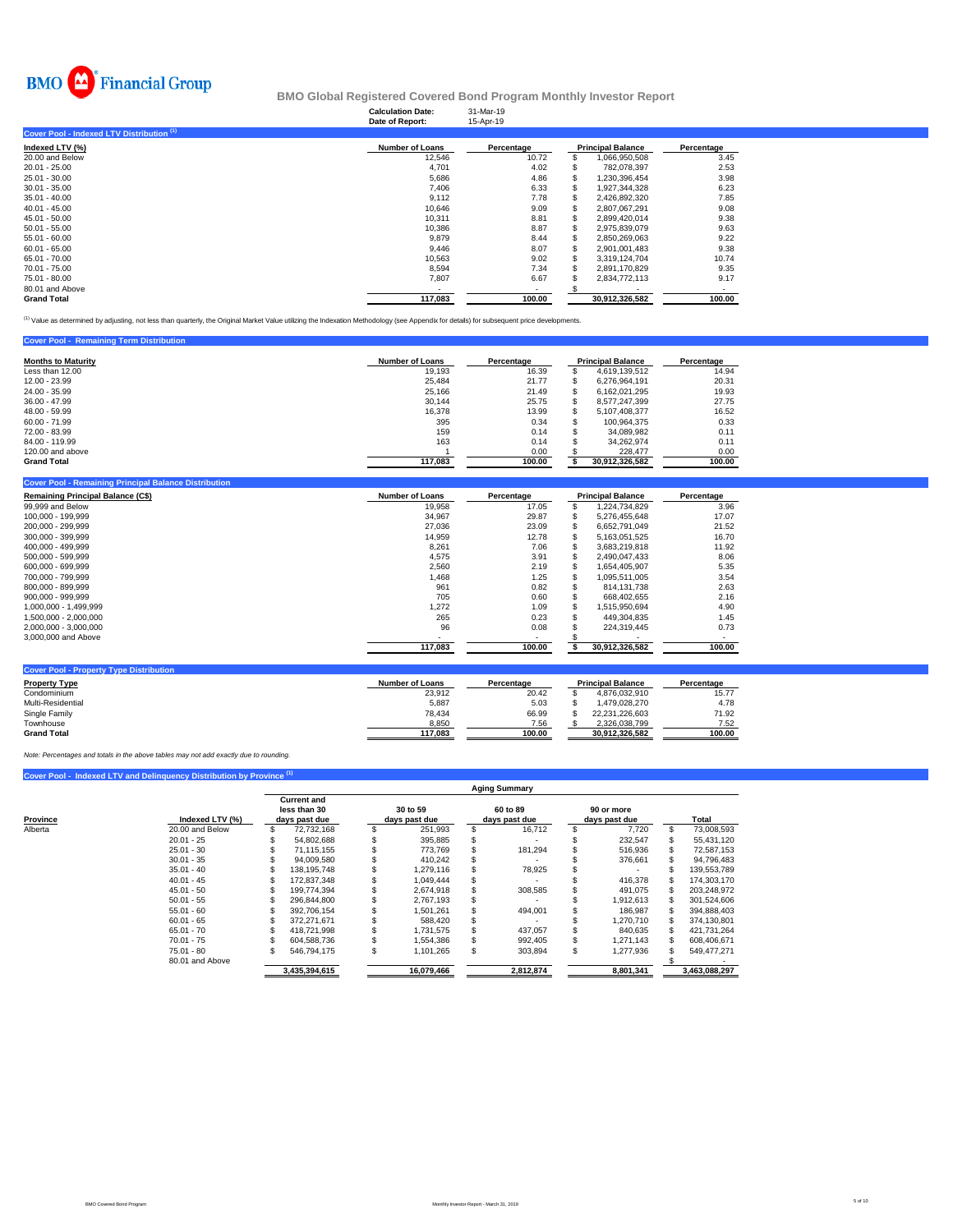

**Calculation Date:** 31-Mar-19 **Date of Report:** 15-Apr-19

| Province<br><sub>V</sub> lanitoba |  |  |
|-----------------------------------|--|--|
|                                   |  |  |

|                  |                                    |                                                     |               |                           |            |                           | <b>Aging Summary</b> |                             |           |               |
|------------------|------------------------------------|-----------------------------------------------------|---------------|---------------------------|------------|---------------------------|----------------------|-----------------------------|-----------|---------------|
| Province         | Indexed LTV (%)<br>20.00 and Below | <b>Current and</b><br>less than 30<br>days past due |               | 30 to 59<br>days past due |            | 60 to 89<br>days past due |                      | 90 or more<br>days past due |           | Total         |
| British Columbia |                                    |                                                     | 346,679,364   |                           | 5,238,994  | \$                        | 222,642              |                             | 242,608   | 352,383,608   |
|                  | $20.01 - 25$                       |                                                     | 259,597,826   |                           | 3,529,738  |                           | 329,571              |                             |           | 263,457,135   |
|                  | $25.01 - 30$                       |                                                     | 468.684.817   |                           | 4.815.617  |                           |                      |                             | 412.477   | 473.912.911   |
|                  | $30.01 - 35$                       |                                                     | 780,004,566   |                           | 3,994,974  |                           | 122,452              |                             | 3,047,453 | 787,169,445   |
|                  | $35.01 - 40$                       |                                                     | 681,750,643   |                           | 2,321,099  |                           | 413,997              |                             | 2,384,711 | 686,870,450   |
|                  | $40.01 - 45$                       |                                                     | 571,625,498   |                           | 2,716,754  |                           | 86,083               |                             | 247,568   | 574,675,903   |
|                  | $45.01 - 50$                       |                                                     | 488,230,729   |                           | 2,887,042  |                           |                      |                             | 246,643   | 491,364,414   |
|                  | $50.01 - 55$                       |                                                     | 470,510,874   |                           | 3,052,958  |                           |                      |                             | 511,807   | 474,075,638   |
|                  | $55.01 - 60$                       |                                                     | 377,674,245   |                           | 997,042    |                           | 169,016              |                             | 824.130   | 379,664,433   |
|                  | $60.01 - 65$                       |                                                     | 380,520,802   |                           | 1,767,378  |                           |                      |                             |           | 382,288,179   |
|                  | $65.01 - 70$                       |                                                     | 427.179.393   |                           | 1.039.052  |                           |                      |                             | 343,736   | 428,562,180   |
|                  | $70.01 - 75$                       |                                                     | 331,892,213   |                           | 718,416    |                           |                      |                             |           | 332,610,629   |
|                  | 75.01 - 80                         |                                                     | 364,692,390   | S                         | 1,181,537  |                           |                      |                             |           | 365,873,927   |
|                  | 80.01 and Above                    |                                                     |               |                           |            |                           |                      |                             |           |               |
|                  |                                    |                                                     | 5,949,043,359 |                           | 34,260,598 |                           | 1,343,762            |                             | 8,261,132 | 5,992,908,852 |

|          |                 | Aging Summary                                       |             |                           |           |                           |         |                             |         |  |             |  |
|----------|-----------------|-----------------------------------------------------|-------------|---------------------------|-----------|---------------------------|---------|-----------------------------|---------|--|-------------|--|
| Province | Indexed LTV (%) | <b>Current and</b><br>less than 30<br>days past due |             | 30 to 59<br>days past due |           | 60 to 89<br>days past due |         | 90 or more<br>days past due |         |  | Total       |  |
| Manitoba | 20,00 and Below |                                                     | 6,641,030   |                           | 86,844    |                           |         |                             |         |  | 6,727,875   |  |
|          | $20.01 - 25$    |                                                     | 3,754,334   |                           |           |                           |         |                             |         |  | 3,754,334   |  |
|          | $25.01 - 30$    |                                                     | 5,725,822   |                           |           |                           |         |                             |         |  | 5,725,822   |  |
|          | $30.01 - 35$    |                                                     | 7,491,606   |                           |           |                           |         |                             |         |  | 7,491,606   |  |
|          | $35.01 - 40$    |                                                     | 8,341,927   |                           |           |                           | 110,543 |                             |         |  | 8,452,471   |  |
|          | $40.01 - 45$    |                                                     | 14.776.876  |                           |           |                           |         |                             |         |  | 14,776,876  |  |
|          | $45.01 - 50$    |                                                     | 21.280.409  |                           | 104,893   |                           |         |                             |         |  | 21,385,302  |  |
|          | $50.01 - 55$    |                                                     | 25.561.290  |                           |           |                           |         |                             | 196.498 |  | 25,757,788  |  |
|          | $55.01 - 60$    |                                                     | 24.018.919  |                           | 162,855   |                           |         |                             | 155,406 |  | 24,337,180  |  |
|          | $60.01 - 65$    |                                                     | 33,802.942  |                           | 581,213   |                           |         |                             |         |  | 34,384,155  |  |
|          | $65.01 - 70$    |                                                     | 44,805,470  |                           | 395,940   |                           |         |                             |         |  | 45,201,409  |  |
|          | $70.01 - 75$    |                                                     | 49,397,366  |                           |           |                           | 160,977 |                             | 236,931 |  | 49,795,274  |  |
|          | $75.01 - 80$    |                                                     | 42.418.336  |                           |           |                           |         |                             |         |  | 42,418,336  |  |
|          | 80.01 and Above |                                                     |             |                           |           |                           |         |                             |         |  |             |  |
|          |                 |                                                     | 288.016.326 |                           | 1.331.744 |                           | 271,520 |                             | 588.836 |  | 290.208.427 |  |
|          |                 |                                                     |             |                           |           |                           |         |                             |         |  |             |  |

|               |                 | <b>Aging Summary</b> |                                                     |    |                           |  |                           |  |                             |  |             |  |  |  |  |
|---------------|-----------------|----------------------|-----------------------------------------------------|----|---------------------------|--|---------------------------|--|-----------------------------|--|-------------|--|--|--|--|
| Province      | Indexed LTV (%) |                      | <b>Current and</b><br>less than 30<br>days past due |    | 30 to 59<br>days past due |  | 60 to 89<br>days past due |  | 90 or more<br>days past due |  | Total       |  |  |  |  |
| New Brunswick | 20.00 and Below |                      | 6,978,806                                           |    | 29.477                    |  | 21.274                    |  |                             |  | 7,029,558   |  |  |  |  |
|               | $20.01 - 25$    |                      | 3.729.596                                           |    | 47.620                    |  |                           |  |                             |  | 3,777,216   |  |  |  |  |
|               | $25.01 - 30$    |                      | 5,214,204                                           |    |                           |  |                           |  | 80,730                      |  | 5,294,934   |  |  |  |  |
|               | $30.01 - 35$    |                      | 7.723.505                                           |    | 127.166                   |  |                           |  | ٠                           |  | 7.850.671   |  |  |  |  |
|               | $35.01 - 40$    |                      | 15,427,642                                          |    | 112,831                   |  | ٠                         |  |                             |  | 15,540,474  |  |  |  |  |
|               | $40.01 - 45$    |                      | 25.546.857                                          |    | 403,668                   |  |                           |  |                             |  | 25,950,525  |  |  |  |  |
|               | $45.01 - 50$    |                      | 26.704.733                                          |    | 557.766                   |  |                           |  |                             |  | 27.262.499  |  |  |  |  |
|               | $50.01 - 55$    |                      | 23,942,838                                          |    |                           |  | ٠                         |  | 165,703                     |  | 24,108,540  |  |  |  |  |
|               | $55.01 - 60$    |                      | 21.550.568                                          |    | 221,488                   |  |                           |  |                             |  | 21,772,056  |  |  |  |  |
|               | $60.01 - 65$    |                      | 20.877.790                                          |    |                           |  | 149,622                   |  | ۰                           |  | 21.027.411  |  |  |  |  |
|               | $65.01 - 70$    |                      | 29,800,805                                          |    | 145.139                   |  |                           |  | ۰                           |  | 29.945.943  |  |  |  |  |
|               | $70.01 - 75$    |                      | 22.940.053                                          |    | 192,692                   |  | ۰                         |  | ۰                           |  | 23,132,745  |  |  |  |  |
|               | $75.01 - 80$    |                      | 27,208,345                                          | £. | ۰                         |  | ٠                         |  | ۰                           |  | 27,208,345  |  |  |  |  |
|               | 80.01 and Above |                      |                                                     |    |                           |  |                           |  |                             |  |             |  |  |  |  |
|               |                 |                      | 237,645,741                                         |    | 1,837,847                 |  | 170,896                   |  | 246,433                     |  | 239,900,917 |  |  |  |  |

|              |                 | <b>Aging Summary</b> |                                                     |     |                           |     |                           |  |                             |    |             |  |  |  |  |
|--------------|-----------------|----------------------|-----------------------------------------------------|-----|---------------------------|-----|---------------------------|--|-----------------------------|----|-------------|--|--|--|--|
| Province     | Indexed LTV (%) |                      | <b>Current and</b><br>less than 30<br>days past due |     | 30 to 59<br>days past due |     | 60 to 89<br>days past due |  | 90 or more<br>days past due |    | Total       |  |  |  |  |
| Newfoundland | 20.00 and Below |                      | 8,896,303                                           | \$. | 211,288                   | \$. | 39,048                    |  | 101,555                     | \$ | 9,248,193   |  |  |  |  |
|              | $20.01 - 25$    |                      | 6.840.012                                           |     |                           |     |                           |  |                             |    | 6.840.012   |  |  |  |  |
|              | $25.01 - 30$    |                      | 10.426.645                                          |     | 28,658                    |     |                           |  |                             |    | 10,455,303  |  |  |  |  |
|              | $30.01 - 35$    |                      | 16.339.062                                          |     | 405.060                   |     | 502.918                   |  | 55,077                      |    | 17,302,117  |  |  |  |  |
|              | $35.01 - 40$    |                      | 24.449.246                                          |     | 366,444                   |     |                           |  | 237.986                     |    | 25,053,676  |  |  |  |  |
|              | $40.01 - 45$    |                      | 60.783.307                                          |     | 1.556.820                 |     | 266.366                   |  | 774.088                     |    | 63.380.581  |  |  |  |  |
|              | $45.01 - 50$    |                      | 71.487.572                                          |     | 2.389.126                 |     | 204.665                   |  | 2.056.319                   |    | 76,137,682  |  |  |  |  |
|              | $50.01 - 55$    |                      | 62.270.270                                          |     | 1,253,934                 |     | ۰                         |  | 308,054                     | \$ | 63,832,259  |  |  |  |  |
|              | $55.01 - 60$    |                      | 57.976.352                                          |     | 259.412                   |     | 101.224                   |  | 60.835                      |    | 58,397,823  |  |  |  |  |
|              | $60.01 - 65$    |                      | 41.819.021                                          |     |                           |     |                           |  | 114.125                     |    | 41.933.146  |  |  |  |  |
|              | $65.01 - 70$    |                      | 53.659.904                                          |     | 264.661                   |     |                           |  | 1,073,582                   |    | 54,998,147  |  |  |  |  |
|              | $70.01 - 75$    |                      | 34.613.849                                          |     | 358,916                   |     |                           |  | 417.451                     |    | 35,390,215  |  |  |  |  |
|              | $75.01 - 80$    |                      | 46.822.376                                          | \$  |                           |     | 310.872                   |  |                             |    | 47,133,248  |  |  |  |  |
|              | 80.01 and Above |                      |                                                     |     |                           |     |                           |  |                             |    |             |  |  |  |  |
|              |                 |                      | 496.383.919                                         |     | 7.094.320                 |     | 1.425.092                 |  | 5,199,071                   |    | 510,102,403 |  |  |  |  |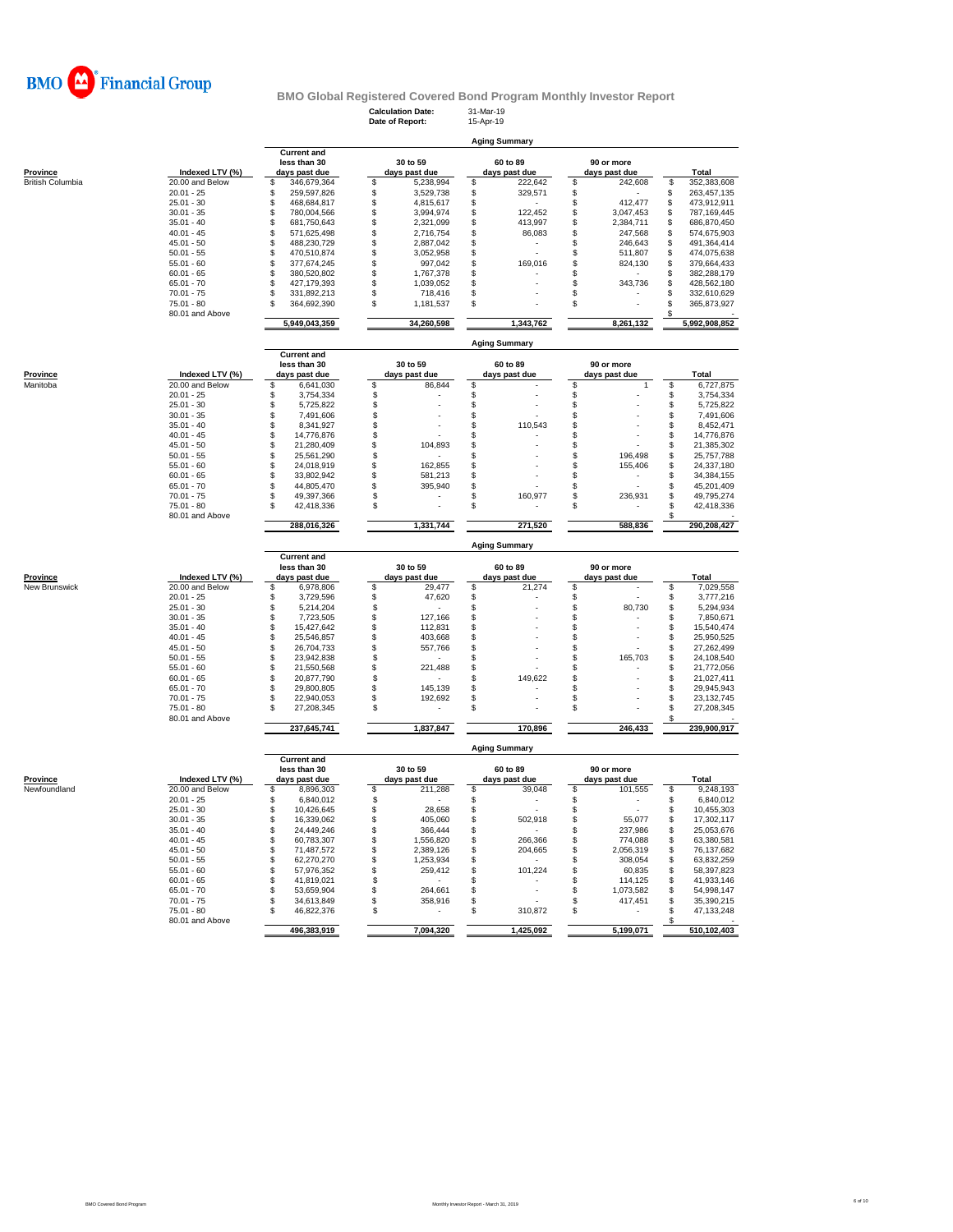

# **BMO Global Registered Covered Bond Program Monthly Investor Report Barry Summary**<br> **Aging Summary**

**Calculation Date:** 31-Mar-19 **Date of Report:** 15-Apr-19

|                       |                              | Agıng Summary                                       |              |                           |                           |                             |          |                |  |  |  |  |  |
|-----------------------|------------------------------|-----------------------------------------------------|--------------|---------------------------|---------------------------|-----------------------------|----------|----------------|--|--|--|--|--|
| Province              | Indexed LTV (%)              | <b>Current and</b><br>less than 30<br>days past due |              | 30 to 59<br>days past due | 60 to 89<br>days past due | 90 or more<br>days past due |          | Total          |  |  |  |  |  |
| Northwest Territories | 20.00 and Below              | S<br>1,335,907                                      | \$           |                           | \$                        | \$                          | \$       | 1,335,907      |  |  |  |  |  |
|                       | $20.01 - 25$                 | \$<br>877,924                                       | \$           |                           | $\mathbb{S}$<br>57,522    | \$                          | \$       | 935,446        |  |  |  |  |  |
|                       | $25.01 - 30$                 | 111,841<br>\$                                       | \$           |                           | \$                        | \$                          | \$       | 111,841        |  |  |  |  |  |
|                       | $30.01 - 35$                 | \$<br>1,626,235                                     | \$           |                           | \$                        | \$                          | \$       | 1,626,235      |  |  |  |  |  |
|                       | $35.01 - 40$                 | \$<br>2,598,500                                     | \$           |                           | \$                        | \$                          | \$       | 2,598,500      |  |  |  |  |  |
|                       | $40.01 - 45$                 | \$<br>1,985,432                                     | \$           |                           | $\mathbb{S}$              | \$                          | \$       | 1,985,432      |  |  |  |  |  |
|                       | $45.01 - 50$                 | \$<br>2,650,274                                     | \$           |                           | \$                        | \$                          | \$       | 2,650,274      |  |  |  |  |  |
|                       | $50.01 - 55$                 | \$<br>1,964,042                                     | \$           |                           | \$                        | \$                          | \$       | 1,964,042      |  |  |  |  |  |
|                       | $55.01 - 60$                 | \$<br>1,329,828                                     | \$           |                           | \$                        | \$                          | \$       | 1,329,828      |  |  |  |  |  |
|                       | $60.01 - 65$                 | S<br>297,462                                        | \$           |                           | \$                        | \$                          | \$       | 297,462        |  |  |  |  |  |
|                       | $65.01 - 70$                 | \$<br>2,848,822                                     | \$           |                           | \$                        | \$                          | \$       | 2,848,822      |  |  |  |  |  |
|                       | $70.01 - 75$                 | \$<br>1,035,505                                     | \$           |                           | \$                        | \$                          | \$       | 1,035,505      |  |  |  |  |  |
|                       | 75.01 - 80                   | S<br>1,263,436                                      | \$           | 327,267                   | \$                        | \$                          | \$       | 1,590,703      |  |  |  |  |  |
|                       | 80.01 and Above              |                                                     |              |                           |                           |                             | S        |                |  |  |  |  |  |
|                       |                              | 19,925,211<br>S.                                    | \$           | 327,267                   | \$<br>57,522              | \$                          | s        | 20,309,999     |  |  |  |  |  |
|                       |                              | <b>Current and</b>                                  |              |                           | <b>Aging Summary</b>      |                             |          |                |  |  |  |  |  |
|                       |                              | less than 30                                        |              | 30 to 59                  | 60 to 89                  | 90 or more                  |          |                |  |  |  |  |  |
| <b>Province</b>       | Indexed LTV (%)              | days past due                                       |              | days past due             | days past due             | days past due               |          | <b>Total</b>   |  |  |  |  |  |
| Nova Scotia           | 20.00 and Below              | S<br>11,918,652                                     | \$           | 13,096                    | \$                        | \$<br>19,132                | \$       | 11,950,880     |  |  |  |  |  |
|                       | $20.01 - 25$                 | 9,031,810<br>\$                                     | \$           |                           | \$                        | \$<br>21,947                | \$       | 9,053,758      |  |  |  |  |  |
|                       | $25.01 - 30$                 | 10,219,747<br>\$                                    | \$           | 187,704                   | \$                        | \$                          | \$       | 10,407,452     |  |  |  |  |  |
|                       | $30.01 - 35$                 | S<br>14,911,409                                     | \$           | 85,851                    | \$                        | 46,829<br>\$                | \$       | 15,044,089     |  |  |  |  |  |
|                       | $35.01 - 40$                 | 18,933,030<br>\$                                    | \$           | 404,704                   | \$                        | 642,716<br>\$               | \$       | 19,980,450     |  |  |  |  |  |
|                       | $40.01 - 45$                 | \$<br>40,982,212                                    | \$           | 248,471                   | \$                        | \$                          | \$       | 41,230,683     |  |  |  |  |  |
|                       | $45.01 - 50$                 | \$<br>37,692,299                                    | \$           | 71,150                    | \$                        | \$<br>158,858               | \$       | 37,922,308     |  |  |  |  |  |
|                       | $50.01 - 55$                 | \$<br>57, 151, 379                                  | \$           | 270,576                   | $\mathbb{S}$              | \$<br>365,962               | \$       | 57,787,917     |  |  |  |  |  |
|                       | $55.01 - 60$                 | \$<br>74,740,068                                    | \$           | 913,104                   | $$\mathbb{S}$$            | \$<br>92,479                | \$       | 75,745,651     |  |  |  |  |  |
|                       | $60.01 - 65$                 | 86,009,775<br>\$                                    | \$           | 269,644                   | \$                        | \$                          | \$       | 86,279,419     |  |  |  |  |  |
|                       |                              | S                                                   |              |                           |                           |                             |          |                |  |  |  |  |  |
|                       | $65.01 - 70$<br>$70.01 - 75$ | 101,224,203                                         | \$           | 79,148                    | \$                        | \$                          | \$       | 101,303,351    |  |  |  |  |  |
|                       |                              | 81,641,449<br>S<br>S                                | \$           | 94,332                    | \$<br>S                   | \$                          | \$<br>\$ | 81,735,782     |  |  |  |  |  |
|                       | $75.01 - 80$                 | 42,367,010                                          | \$           |                           |                           | \$                          |          | 42,367,010     |  |  |  |  |  |
|                       | 80.01 and Above              | 586,823,044                                         |              | 2,637,783                 |                           | 1,347,922                   | \$       | 590,808,749    |  |  |  |  |  |
|                       |                              |                                                     |              |                           | <b>Aging Summary</b>      |                             |          |                |  |  |  |  |  |
|                       |                              | <b>Current and</b>                                  |              |                           |                           |                             |          |                |  |  |  |  |  |
|                       |                              | less than 30                                        |              | 30 to 59                  | 60 to 89                  | 90 or more                  |          |                |  |  |  |  |  |
| Province              | Indexed LTV (%)              | days past due                                       |              | days past due             | days past due             | days past due               |          | Total          |  |  |  |  |  |
| Nunavut               | 20.00 and Below              | S                                                   | \$           |                           | \$                        | \$                          | \$       |                |  |  |  |  |  |
|                       | $20.01 - 25$                 | \$                                                  | \$           |                           | \$                        | \$                          | \$       |                |  |  |  |  |  |
|                       | $25.01 - 30$                 | \$                                                  | $\mathbb{S}$ |                           | $\mathbb{S}$              | $\ddot{\$}$                 | \$       |                |  |  |  |  |  |
|                       | $30.01 - 35$                 | \$                                                  | \$           |                           | $$\mathbb{S}$$            | \$                          | Ś        |                |  |  |  |  |  |
|                       |                              |                                                     |              |                           |                           |                             |          |                |  |  |  |  |  |
|                       | $35.01 - 40$                 | \$                                                  | \$           |                           | \$                        | \$                          | \$       |                |  |  |  |  |  |
|                       | $40.01 - 45$                 | \$                                                  | \$           |                           | \$                        | \$                          | \$       |                |  |  |  |  |  |
|                       | $45.01 - 50$                 | \$                                                  | \$           |                           | \$                        | \$                          | s        |                |  |  |  |  |  |
|                       | $50.01 - 55$                 | \$                                                  | \$           |                           | \$                        | \$                          | \$       |                |  |  |  |  |  |
|                       | $55.01 - 60$                 | \$                                                  | \$           |                           | \$                        | \$                          | \$       |                |  |  |  |  |  |
|                       | $60.01 - 65$                 | S                                                   | \$           |                           | $\mathbb{S}$              | S                           | \$       |                |  |  |  |  |  |
|                       | $65.01 - 70$                 | \$                                                  | \$           |                           | \$                        | \$                          | Ś        |                |  |  |  |  |  |
|                       | $70.01 - 75$                 | \$                                                  | \$           |                           | \$                        | \$                          | Ś        |                |  |  |  |  |  |
|                       | $75.01 - 80$                 | S                                                   | \$           |                           | \$                        | \$                          | \$       |                |  |  |  |  |  |
|                       | 80.01 and Above              | \$.                                                 | \$           |                           | \$                        | \$                          | s        |                |  |  |  |  |  |
|                       |                              | S                                                   | \$           |                           | \$                        | \$                          | S        |                |  |  |  |  |  |
|                       |                              |                                                     |              |                           | <b>Aging Summary</b>      |                             |          |                |  |  |  |  |  |
|                       |                              | <b>Current and</b>                                  |              |                           |                           |                             |          |                |  |  |  |  |  |
|                       |                              | less than 30                                        |              | 30 to 59                  | 60 to 89                  | 90 or more                  |          |                |  |  |  |  |  |
| Province              | Indexed LTV (%)              | days past due                                       |              | days past due             | days past due             | days past due               |          | <b>Total</b>   |  |  |  |  |  |
| Ontario               | 20.00 and Below              | \$.<br>503,263,526                                  | \$           | 1,703,594                 | \$<br>37,809              | \$<br>278,348               | \$       | 505,283,278    |  |  |  |  |  |
|                       | $20.01 - 25$                 | 363,897,071<br>S                                    | \$           | 909,092                   | \$<br>228,307             | \$<br>406,461               | \$       | 365,440,931    |  |  |  |  |  |
|                       | $25.01 - 30$                 | 561,645,797<br>\$                                   | \$           | 1,609,995                 | \$                        | 397,998<br>\$               | \$       | 563,653,791    |  |  |  |  |  |
|                       | $30.01 - 35$                 | S<br>863,375,128                                    | \$           | 5,049,410                 | \$<br>126,724             | \$<br>1,630,013             | \$       | 870,181,274    |  |  |  |  |  |
|                       |                              | S                                                   |              |                           | \$                        |                             | \$       |                |  |  |  |  |  |
|                       | $35.01 - 40$                 | 1,328,445,274                                       | \$           | 5,871,581                 | 596,311                   | \$<br>351,933               |          | 1,335,265,099  |  |  |  |  |  |
|                       | $40.01 - 45$                 | \$<br>1,594,164,240                                 | \$           | 3,761,207                 | \$                        | \$<br>784,538               | \$       | 1,598,709,984  |  |  |  |  |  |
|                       | $45.01 - 50$                 | \$<br>1,638,525,333                                 | \$           | 6,857,728                 | \$<br>1,983,154           | \$<br>1,172,776             | \$       | 1,648,538,991  |  |  |  |  |  |
|                       | $50.01 - 55$                 | S<br>1,526,129,885                                  | \$           | 5,806,406                 | \$<br>622,410             | \$<br>485,236               | \$       | 1,533,043,936  |  |  |  |  |  |
|                       | $55.01 - 60$                 | \$<br>1,375,010,042                                 | \$           | 7,784,901                 | \$<br>272,719             | \$<br>962,833               | \$       | 1,384,030,494  |  |  |  |  |  |
|                       | $60.01 - 65$                 | \$<br>1,381,800,195                                 | \$           | 5,580,754                 | 932,412<br>\$             | \$<br>119,521               | \$       | 1,388,432,882  |  |  |  |  |  |
|                       | $65.01 - 70$                 | \$<br>1,571,793,239                                 | \$           | 5,561,074                 | \$<br>197,674             | \$<br>1,234,792             | \$       | 1,578,786,780  |  |  |  |  |  |
|                       | $70.01 - 75$                 | \$<br>1,225,829,118                                 | \$           | 4,052,024                 | \$                        | \$                          | \$       | 1,229,881,141  |  |  |  |  |  |
|                       | $75.01 - 80$                 | 1,541,551,839<br>\$                                 | \$           | 6,796,064                 | \$                        | Ŝ<br>495,509                | Ŝ        | 1,548,843,412  |  |  |  |  |  |
|                       | 80.01 and Above              | 15,475,430,686                                      |              | 61,343,830                | 4,997,520                 | 8,319,958                   |          | 15,550,091,993 |  |  |  |  |  |
|                       |                              |                                                     |              |                           |                           |                             |          |                |  |  |  |  |  |
|                       |                              |                                                     |              |                           |                           |                             |          |                |  |  |  |  |  |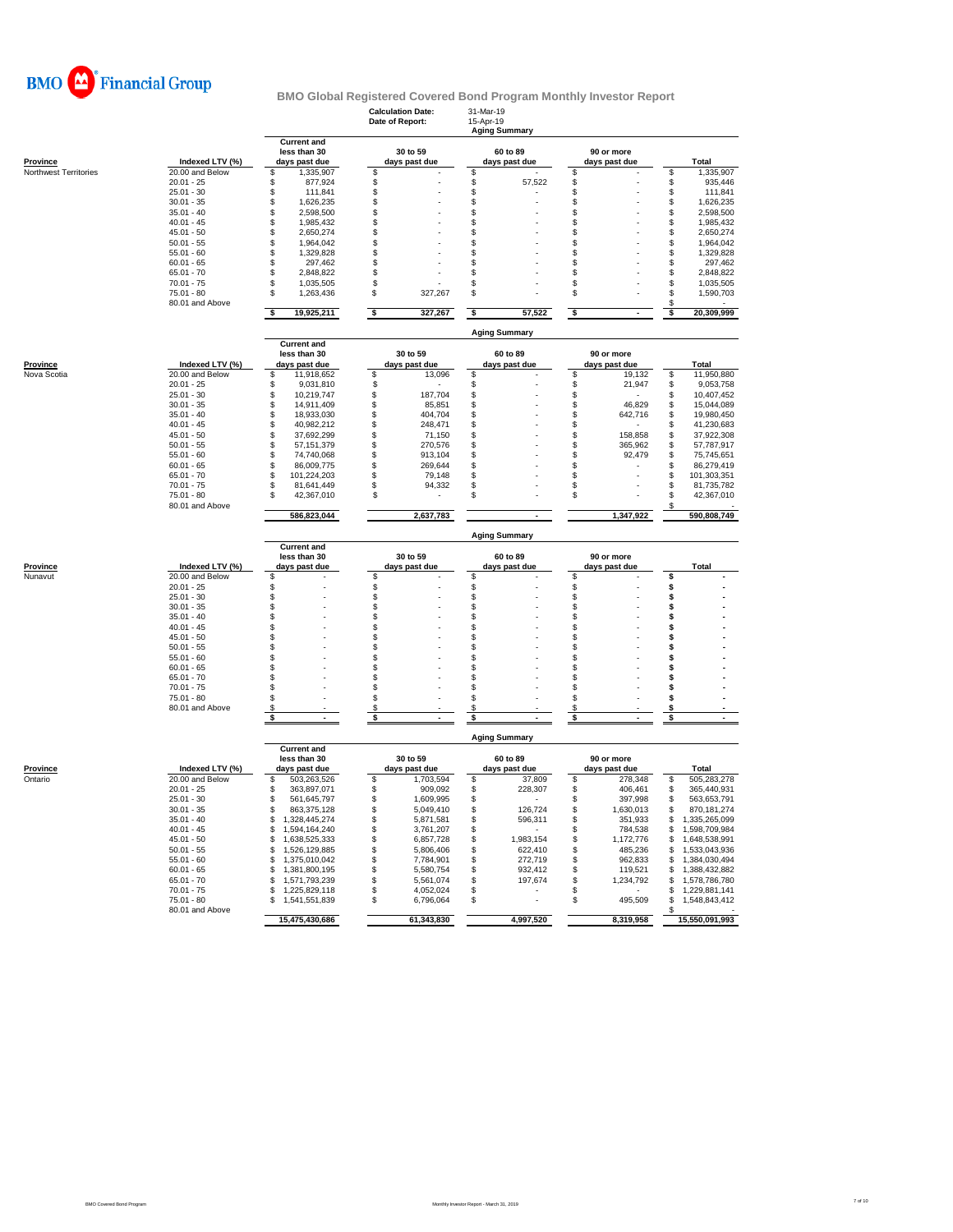

|                                             |                                    |                                                     | <b>Calculation Date:</b><br>Date of Report: | 31-Mar-19<br>15-Apr-19<br><b>Aging Summary</b> |                                    |                                  |  |  |  |  |  |  |  |
|---------------------------------------------|------------------------------------|-----------------------------------------------------|---------------------------------------------|------------------------------------------------|------------------------------------|----------------------------------|--|--|--|--|--|--|--|
| <b>Province</b>                             | Indexed LTV (%)                    | <b>Current and</b><br>less than 30<br>days past due | 30 to 59<br>days past due                   | 60 to 89<br>days past due                      | 90 or more<br>days past due        | <b>Total</b>                     |  |  |  |  |  |  |  |
| Prince Edward Island                        | 20.00 and Below                    | \$<br>2,214,748                                     | \$                                          | S                                              | \$                                 | 2,214,748<br>\$                  |  |  |  |  |  |  |  |
|                                             | $20.01 - 25$                       | \$<br>1,202,536                                     | \$<br>131,418                               | \$                                             | \$                                 | \$<br>1,333,954                  |  |  |  |  |  |  |  |
|                                             | $25.01 - 30$                       | \$<br>1,908,516                                     | \$                                          | \$                                             | \$                                 | \$<br>1,908,516                  |  |  |  |  |  |  |  |
|                                             | $30.01 - 35$                       | \$<br>3,149,472                                     | \$                                          | \$                                             | \$                                 | \$<br>3,149,472                  |  |  |  |  |  |  |  |
|                                             | $35.01 - 40$                       | \$<br>4,832,382                                     | \$                                          | \$                                             | \$<br>166,776                      | \$<br>4,999,158                  |  |  |  |  |  |  |  |
|                                             | $40.01 - 45$                       | \$<br>9,221,176                                     | \$<br>177,760                               | \$                                             | \$                                 | \$<br>9,398,936                  |  |  |  |  |  |  |  |
|                                             | $45.01 - 50$                       | \$<br>5,363,869                                     | \$                                          | \$                                             | \$                                 | \$<br>5,363,869                  |  |  |  |  |  |  |  |
|                                             | $50.01 - 55$                       | \$<br>6,454,349                                     | \$                                          | \$                                             | \$                                 | \$<br>6,454,349                  |  |  |  |  |  |  |  |
|                                             | $55.01 - 60$                       | \$<br>7,713,463                                     | \$                                          | \$                                             | \$                                 | \$<br>7,713,463                  |  |  |  |  |  |  |  |
|                                             | $60.01 - 65$                       | \$<br>8,240,311                                     | \$                                          | \$                                             | \$                                 | \$<br>8,240,311                  |  |  |  |  |  |  |  |
|                                             | $65.01 - 70$                       | \$<br>11,306,573                                    | \$                                          | S                                              | \$                                 | \$<br>11,306,573                 |  |  |  |  |  |  |  |
|                                             | $70.01 - 75$                       | \$<br>9,875,177                                     | \$                                          | \$                                             | \$                                 | \$<br>9,875,177                  |  |  |  |  |  |  |  |
|                                             | $75.01 - 80$<br>80.01 and Above    | \$<br>11,309,042                                    | \$                                          | \$                                             | \$                                 | \$<br>11,309,042<br>\$           |  |  |  |  |  |  |  |
|                                             |                                    | 82,791,614                                          | 309,179                                     |                                                | 166,776                            | 83,267,568                       |  |  |  |  |  |  |  |
|                                             |                                    | <b>Current and</b>                                  |                                             | <b>Aging Summary</b>                           |                                    |                                  |  |  |  |  |  |  |  |
|                                             |                                    | less than 30                                        | 30 to 59                                    | 60 to 89                                       | 90 or more                         |                                  |  |  |  |  |  |  |  |
| <b>Province</b>                             | Indexed LTV (%)                    | days past due                                       | days past due                               | days past due                                  | days past due                      | Total                            |  |  |  |  |  |  |  |
| Quebec                                      | 20.00 and Below                    | \$<br>82,495,481                                    | \$<br>1,068,093                             | \$                                             | \$<br>185,748                      | \$<br>83,749,322                 |  |  |  |  |  |  |  |
|                                             | $20.01 - 25$                       | \$<br>60,963,789                                    | \$<br>71,217                                | \$<br>122,470                                  | \$                                 | \$<br>61, 157, 476               |  |  |  |  |  |  |  |
|                                             | $25.01 - 30$                       | \$<br>71,648,145                                    | \$<br>343,370                               | \$<br>293,858                                  | \$<br>160,384                      | \$<br>72,445,757                 |  |  |  |  |  |  |  |
|                                             | $30.01 - 35$                       | \$<br>101,934,727                                   | \$<br>1,592,530                             | \$<br>282,824                                  | 41,191<br>\$                       | \$<br>103,851,272                |  |  |  |  |  |  |  |
|                                             | $35.01 - 40$                       | \$<br>146,949,423                                   | \$<br>383,633                               | \$<br>367,037                                  | 615,458<br>\$                      | \$<br>148,315,552                |  |  |  |  |  |  |  |
|                                             | $40.01 - 45$                       | \$<br>229,525,923                                   | \$<br>4,138,629                             | \$<br>211,873                                  | \$<br>582,844                      | \$<br>234,459,268                |  |  |  |  |  |  |  |
|                                             | $45.01 - 50$                       | \$<br>329,682,228                                   | \$<br>5,466,306                             | \$<br>194,936                                  | \$<br>1,119,430                    | \$<br>336,462,900                |  |  |  |  |  |  |  |
|                                             | $50.01 - 55$                       | \$<br>426, 132, 712                                 | \$<br>4,498,909                             | \$<br>432,480                                  | \$<br>1,940,974                    | \$<br>433,005,075                |  |  |  |  |  |  |  |
|                                             | $55.01 - 60$                       | \$<br>449,529,205<br>\$<br>517,634,112              | \$<br>5,618,586<br>\$                       | \$<br>427,745<br>\$<br>863,715                 | \$<br>1,313,497<br>\$<br>1,212,528 | \$<br>456,889,033<br>523,726,107 |  |  |  |  |  |  |  |
|                                             | $60.01 - 65$<br>$65.01 - 70$       | \$<br>592,764,893                                   | 4,015,752<br>\$<br>4,872,320                | \$<br>428,936                                  | \$<br>614,461                      | \$<br>\$<br>598,680,610          |  |  |  |  |  |  |  |
|                                             | $70.01 - 75$                       | \$<br>488,307,380                                   | \$<br>1,344,487                             | \$                                             | \$<br>291,515                      | \$<br>489,943,382                |  |  |  |  |  |  |  |
|                                             | 75.01 - 80                         | \$<br>157,563,746                                   | \$<br>388,516                               | \$<br>253,603                                  | \$<br>1,531,475                    | \$<br>159,737,340                |  |  |  |  |  |  |  |
|                                             | 80.01 and Above                    |                                                     |                                             |                                                |                                    | \$                               |  |  |  |  |  |  |  |
|                                             |                                    | 3,655,131,765                                       | 33,802,347                                  | 3,879,478                                      | 9,609,504                          | 3,702,423,094                    |  |  |  |  |  |  |  |
|                                             |                                    | <b>Current and</b>                                  |                                             | <b>Aging Summary</b>                           |                                    |                                  |  |  |  |  |  |  |  |
|                                             |                                    | less than 30                                        | 30 to 59                                    | 60 to 89                                       | 90 or more                         |                                  |  |  |  |  |  |  |  |
| Province                                    | Indexed LTV (%)<br>20.00 and Below | days past due<br>\$                                 | days past due                               | days past due<br>\$                            | days past due<br>\$<br>1           | Total<br>\$                      |  |  |  |  |  |  |  |
| Saskatchewan                                | $20.01 - 25$                       | 13,225,172<br>\$<br>9,428,821                       | \$<br>\$                                    | \$                                             | \$                                 | 13,225,173<br>\$<br>9,428,821    |  |  |  |  |  |  |  |
|                                             | $25.01 - 30$                       | \$<br>11,792,729                                    | \$                                          | \$                                             | \$                                 | \$<br>11,792,729                 |  |  |  |  |  |  |  |
|                                             | $30.01 - 35$                       | \$<br>16,932,603                                    | \$<br>321,346                               | \$                                             | \$                                 | \$<br>17,253,950                 |  |  |  |  |  |  |  |
|                                             | $35.01 - 40$                       | \$<br>38,444,834                                    | \$<br>363,934                               | \$                                             | \$<br>127,803                      | \$<br>38,936,571                 |  |  |  |  |  |  |  |
|                                             | $40.01 - 45$                       | \$<br>65,578,488                                    | \$<br>111,553                               | S                                              | \$                                 | \$<br>65,690,041                 |  |  |  |  |  |  |  |
|                                             | $45.01 - 50$                       | \$<br>46,569,148                                    | \$                                          | \$                                             | \$<br>860,913                      | \$<br>47,430,060                 |  |  |  |  |  |  |  |
|                                             | $50.01 - 55$                       | \$<br>51,616,357                                    | \$<br>487,950                               | S                                              | 677,982<br>\$                      | \$<br>52,782,288                 |  |  |  |  |  |  |  |
|                                             | $55.01 - 60$                       | \$<br>43,124,597                                    | \$                                          | S                                              | \$                                 | \$<br>43,124,597                 |  |  |  |  |  |  |  |
|                                             | $60.01 - 65$                       | \$<br>39,154,033                                    | \$                                          | \$                                             | S<br>86,167                        | \$<br>39,240,200                 |  |  |  |  |  |  |  |
|                                             | $65.01 - 70$                       | \$<br>44,223,112                                    | \$<br>132,901                               | \$                                             | \$                                 | \$<br>44,356,014                 |  |  |  |  |  |  |  |
|                                             | $70.01 - 75$                       | \$<br>29,014,440                                    | \$                                          | \$                                             | \$                                 | \$<br>29,014,440                 |  |  |  |  |  |  |  |
|                                             | $75.01 - 80$<br>80.01 and Above    | \$<br>37,872,763                                    | \$                                          | \$                                             | \$                                 | \$<br>37,872,763<br>\$           |  |  |  |  |  |  |  |
|                                             |                                    | 446,977,097                                         | 1,417,685                                   | $\mathbf{r}$                                   | 1.752.866                          | 450,147,647                      |  |  |  |  |  |  |  |
|                                             |                                    | <b>Current and</b>                                  |                                             | <b>Aging Summary</b>                           |                                    |                                  |  |  |  |  |  |  |  |
|                                             |                                    | less than 30                                        | 30 to 59                                    | 60 to 89                                       | 90 or more                         |                                  |  |  |  |  |  |  |  |
| <b>Province</b><br><b>Yukon Territories</b> | Indexed LTV (%)<br>20.00 and Below | days past due<br>793,374<br>\$                      | days past due<br>\$                         | days past due<br>\$                            | days past due<br>\$                | <b>Total</b><br>793,374<br>S     |  |  |  |  |  |  |  |
|                                             | $20.01 - 25$                       | \$<br>1,468,194                                     | \$                                          | \$                                             | \$                                 | \$<br>1,468,194                  |  |  |  |  |  |  |  |
|                                             | $25.01 - 30$                       | \$<br>2,100,244                                     | S                                           | \$                                             | \$                                 | \$<br>2.100.244                  |  |  |  |  |  |  |  |
|                                             | $30.01 - 35$                       | \$<br>1,627,714                                     | \$                                          | \$                                             | \$                                 | 1,627,714<br>\$                  |  |  |  |  |  |  |  |
|                                             | $35.01 - 40$                       | \$<br>1,326,132                                     | \$                                          | \$                                             | \$                                 | 1,326,132<br>\$                  |  |  |  |  |  |  |  |
|                                             | $40.01 - 45$                       | \$<br>2,505,891                                     | \$                                          | \$                                             | \$                                 | 2,505,891<br>\$                  |  |  |  |  |  |  |  |
|                                             | $45.01 - 50$                       | \$<br>1.435.931                                     | \$                                          | \$                                             | 216,813<br>\$                      | 1,652,744<br>\$                  |  |  |  |  |  |  |  |
|                                             | $50.01 - 55$                       | \$<br>1,502,640                                     | \$                                          | \$.                                            | \$                                 | 1,502,640<br>\$                  |  |  |  |  |  |  |  |
|                                             | $55.01 - 60$                       | \$<br>2,376,100                                     | \$                                          | \$                                             | \$                                 | \$<br>2,376,100                  |  |  |  |  |  |  |  |
|                                             | $60.01 - 65$                       | \$<br>1,021,408                                     | \$                                          | \$                                             | \$                                 | 1,021,408<br>\$                  |  |  |  |  |  |  |  |
|                                             | $65.01 - 70$                       | \$<br>1,403,610                                     | \$                                          | \$                                             | \$                                 | 1,403,610<br>\$                  |  |  |  |  |  |  |  |
|                                             | $70.01 - 75$                       | \$<br>349,870                                       | \$                                          | \$                                             | \$                                 | 349,870<br>\$                    |  |  |  |  |  |  |  |
|                                             | $75.01 - 80$                       | \$<br>940,716                                       | \$                                          | \$                                             | \$                                 | 940,716<br>\$                    |  |  |  |  |  |  |  |
|                                             | 80.01 and Above                    | \$                                                  | \$                                          | \$                                             | \$                                 | \$                               |  |  |  |  |  |  |  |
|                                             |                                    | \$<br>18,851,823                                    | \$<br>$\sim$                                | \$<br>$\sim$                                   | \$<br>216,813                      | 19,068,636<br>\$                 |  |  |  |  |  |  |  |

<sup>(1)</sup> Value as determined by adjusting, not less than quarterly, the Original Market Value utilizing the Indexation Methodology (see Appendix for details) for subsequent price developments.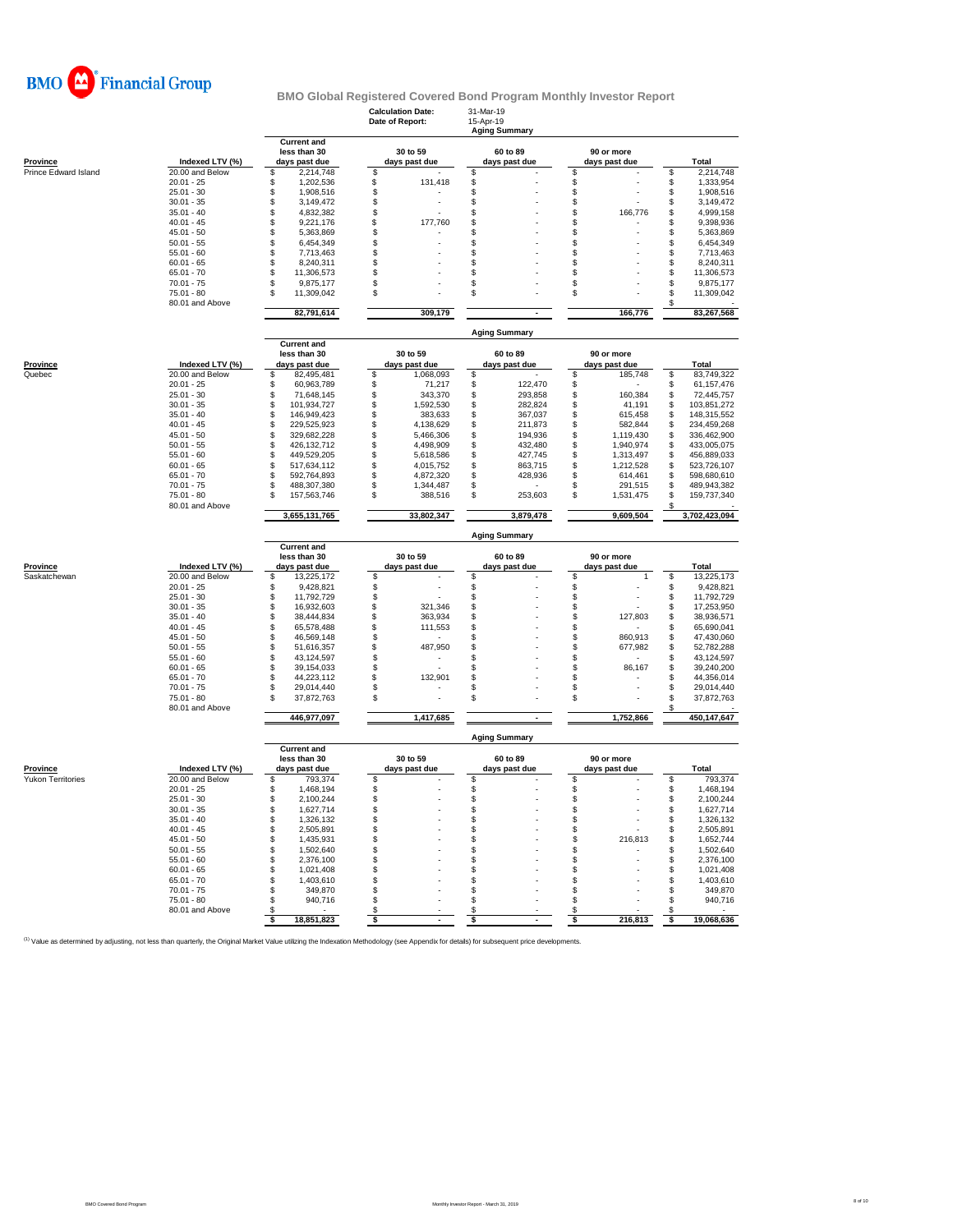

|                                                                      |                          |             | <b>Calculation Date:</b><br>Date of Report: | 31-Mar-19<br>15-Apr-19 |               |               |                |                |
|----------------------------------------------------------------------|--------------------------|-------------|---------------------------------------------|------------------------|---------------|---------------|----------------|----------------|
| Cover Pool - Current LTV Distribution by Credit Score <sup>(1)</sup> |                          |             |                                             |                        |               |               |                |                |
|                                                                      |                          |             |                                             | <b>Credit Scores</b>   |               |               |                |                |
| Indexed LTV (%)                                                      | <b>Score Unavailable</b> | <600        | $600 - 650$                                 | 651 - 700              | 701 - 750     | 751 - 800     | >800           | Total          |
| 20.00 and Below                                                      | 18,220,270               | 9,280,955   | 20,213,819                                  | 44,450,092             | 100,836,559   | 146.712.742   | 727.236.071    | 1,066,950,508  |
| $20.01 - 25$                                                         | 14.367.926               | 7,653,579   | 17,988,509                                  | 39.511.907             | 89.804.701    | 123,875,502   | 488.876.273    | 782.078.397    |
| $25.01 - 30$                                                         | 9,043,530                | 8.547.130   | 23,989,394                                  | 65.314.276             | 158.004.764   | 206.462.415   | 759.034.945    | 1,230,396,454  |
| $30.01 - 35$                                                         | 10,015,300               | 22,001,988  | 58,690,697                                  | 121.841.743            | 264, 147, 156 | 337,584,993   | 1,113,062,452  | 1,927,344,328  |
| $35.01 - 40$                                                         | 12.994.998               | 36,224,305  | 70.587.344                                  | 173.561.013            | 344, 357, 448 | 465,841,924   | 323,325,290    | 2,426,892,320  |
| $40.01 - 45$                                                         | 9,501,374                | 41.694.160  | 82.058.182                                  | 216.826.312            | 401.946.129   | 554,581,600   | 1,500,459,534  | 2,807,067,291  |
| $45.01 - 50$                                                         | 11,716,274               | 49,108,277  | 90,849,877                                  | 222,151,890            | 436,730,839   | 575,623,949   | 1,513,238,909  | 2,899,420,014  |
| $50.01 - 55$                                                         | 22,627,358               | 49,652,411  | 106,974,307                                 | 232,431,702            | 439,044,162   | 566, 167, 142 | 1,558,941,997  | 2,975,839,079  |
| $55.01 - 60$                                                         | 32,008,701               | 46,759,988  | 96,152,057                                  | 236.201.969            | 413, 132, 344 | 578,169,424   | 447,844,580    | 2,850,269,063  |
| $60.01 - 65$                                                         | 49,279,624               | 45,508,198  | 116.375.678                                 | 266,623,477            | 446,197,954   | 539,352,757   | 437,663,795    | 2,901,001,483  |
| $65.01 - 70$                                                         | 56,896,270               | 51,576,387  | 126.789.801                                 | 291,722,025            | 534,209,864   | 622,628,850   | 1,635,301,506  | 3,319,124,704  |
| $70.01 - 75$                                                         | 16,424,424               | 30,976,394  | 88.757.107                                  | 258,355,424            | 479,184,836   | 599,890,092   | 1,417,582,550  | 2.891.170.829  |
| $75.01 - 80$                                                         | 3,445,831                | 26,530,161  | 81,096,454                                  | 245,568,894            | 461,573,443   | 618,205,218   | 398,352,112    | 2,834,772,113  |
| 80.01 and Above                                                      |                          |             |                                             |                        |               |               |                |                |
|                                                                      | 266,541,880              | 425,513,932 | 980,523,226                                 | 2,414,560,725          | 4,569,170,197 | 5,935,096,606 | 16,320,920,016 | 30,912,326,582 |

<sup>(1)</sup> Value as determined by adjusting, not less than quarterly, the Original Market Value utilizing the Indexation Methodology (see Appendix for details) for subsequent price developments.